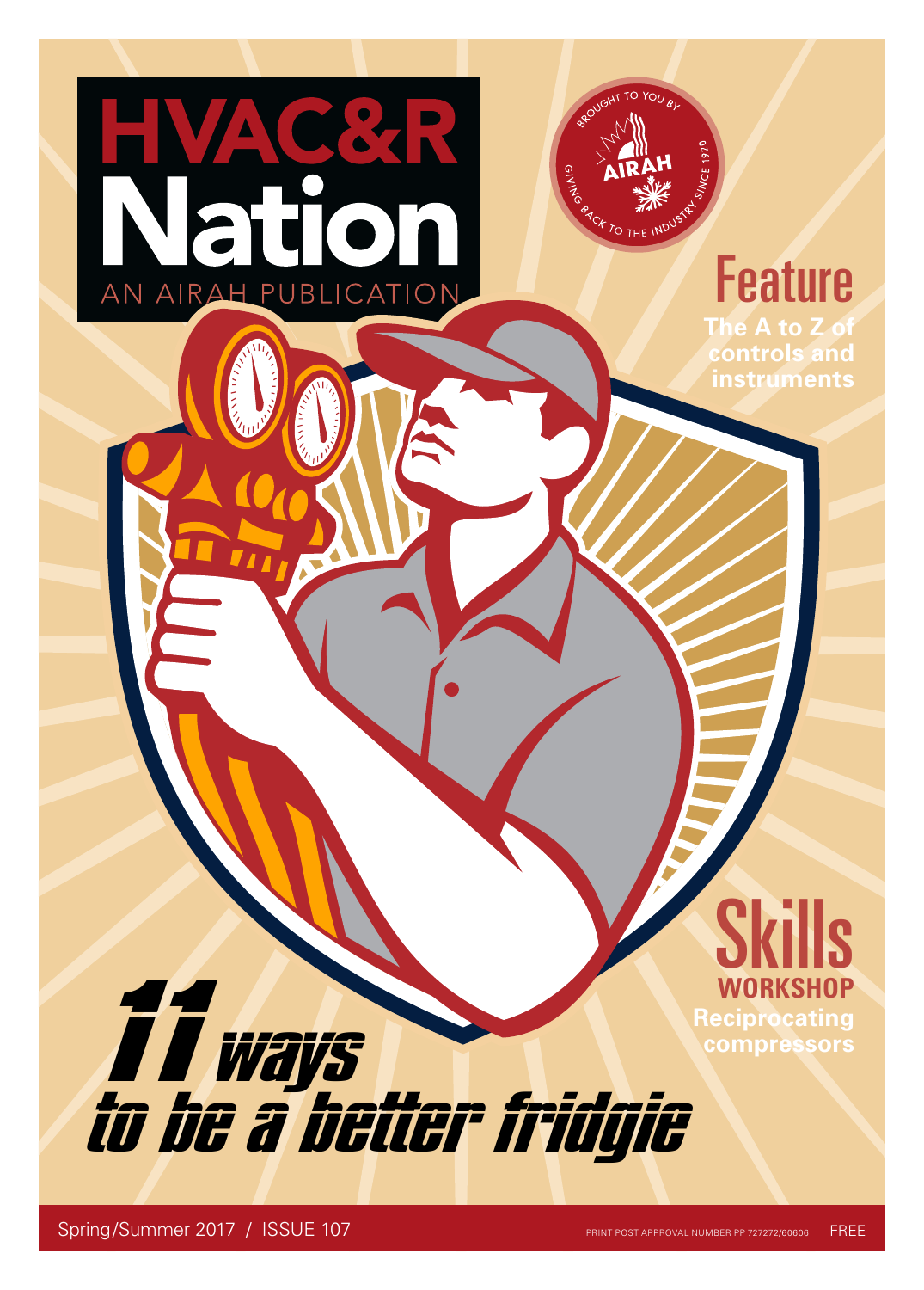



# **MAYS TO<br>HEA BETTER<br>FRIDGIF** FRIDGIE

Ours is an industry that is forever evolving, and as a fridgie working in this space you should be evolving too. With the help of industry members, HVAC&R Nation's **Sean McGowan** has compiled 11 ways you can become a better fridgie.

# TIP #1

# **CONTINUALLY UPDATE YOUR SKILLS**

The HVAC&R industry is large, diverse and always changing. Getting to the end of your trade and finishing your technical training is not the end of the road if you wish to keep relevant in today's ever-changing industry.

Flammable refrigerants, ever-evolving standards and emerging technology in diagnostics are just a few examples of how our industry rapidly changes. Sign up for as many training and information nights as possible to keep your skills sharp and to be abreast of the changes in our industry.

**n** Chris Fontana, Affil.AIRAH *Divisional manager* Degree C, Hobart

# TIP #2

# **BE A PROBLEM SOLVER**

Don't just fix the symptom and not the problem!

It occurred for a reason – whether it be poor maintenance, no maintenance, poor placement, incorrect selection, settings being wrong or something else. So get to the heart of the problem and correct it and don't be afraid to follow up.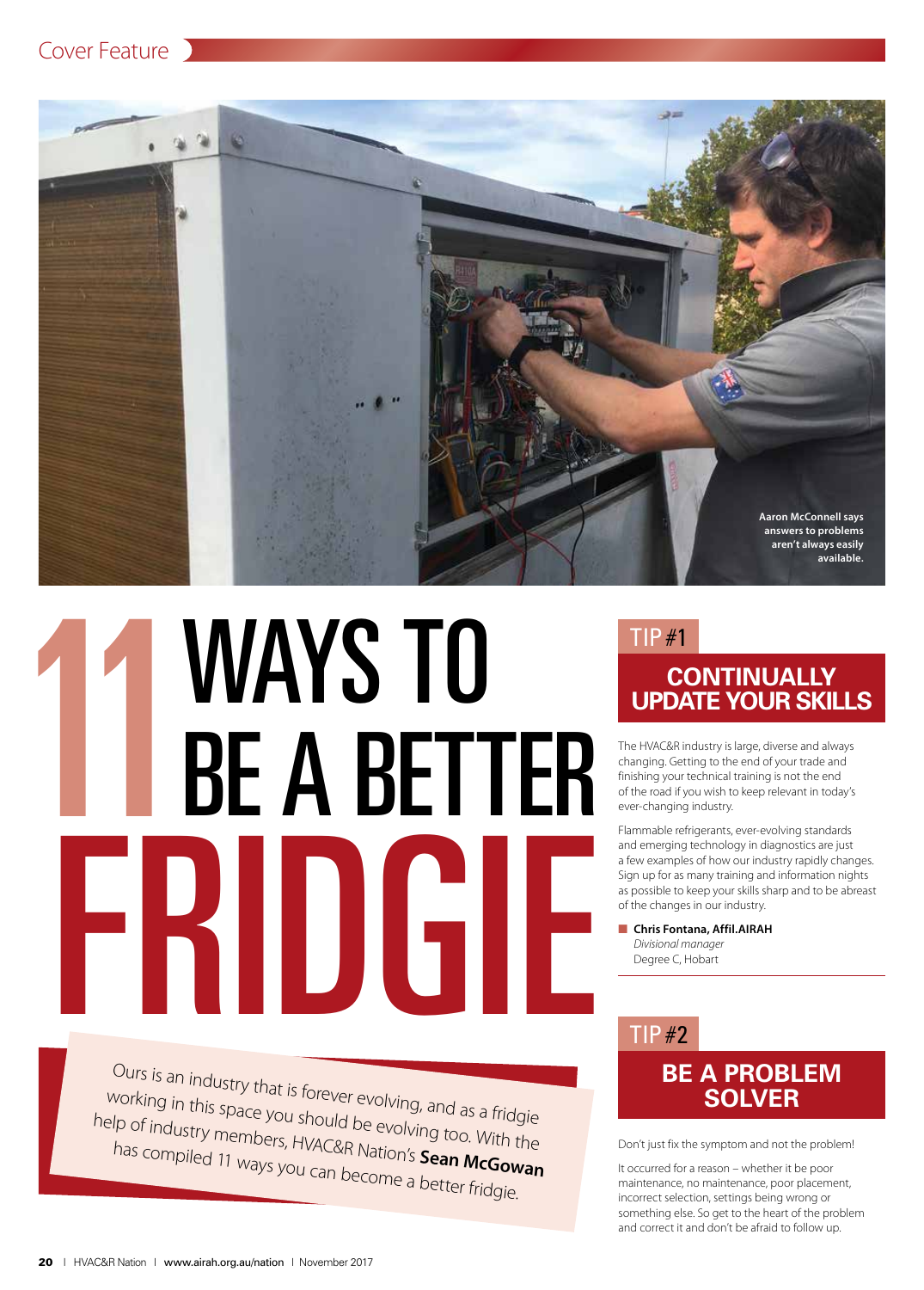# **Cover Feature**

Anyone can change out parts – work out what actually happened and why, and do corrective works.

Develop a skill-set to help you become a real problem solver, not just "a fixer upper".

### **Jenny Smith, Affil.AIRAH**

*Owner* About Airconditioning, Darwin

# **PRACTISE, GRASSHOPPER**

As a fridgie, you need to appreciate that the answers aren't always readily available.

When making changes to a system during service, the system may need to be closely monitored for lengthy periods before any change is identified. Some things you can tweak and see the change immediately, but for many others, such as TX valves, the change isn't instantaneous and you need to give the system time. Other examples are cycling of condenser fans, air pressure controls, and setting up high-side floats.

So don't be impatient. Give it half an hour before making any decisions that could ultimately impact the performance of the system for the worse.

Patience is also required when dealing with people in our industry – from clients to colleagues and apprentices. We all have different strengths and weaknesses. We are not all going to be on the same page at the same time, so be patient and mindful when dealing with people.

### **Aaron McConnell,**

*Refrigeration mechanic* Airmaster Australia, Melbourne

# TIP #4

# TIP #3 **GET INVOLVED WITH AN INDUSTRY BODY NEAR YOU**

There are numerous industry bodies that represent our industry in different ways – AIRAH, ARMA and RACCA to name a few. These industry bodies put on information and trade nights but are also great networking events to discuss issues in our industry, problems you may face on the job, and make connections in our industry.

For example, you may have issues at a large refrigeration or air conditioning plant and you meet a fridgie who worked on it 10 years earlier in his career – these people can impart some valuable insights.

Plus you also never know where your next career opportunity may come from!

**Chris Fontana, Affil.AIRAH** *Divisional manager* Degree C, Hobart



**Jenny Smith, Affil.AIRAH**

# TIP #5

# **COMMUNICATE AND BUILD TRUST**

Learn about your client and how to read them. Some want to know a lot, while others want a report.

Think first about what you want to tell them, how you're going to tell them, and have a solution for them.